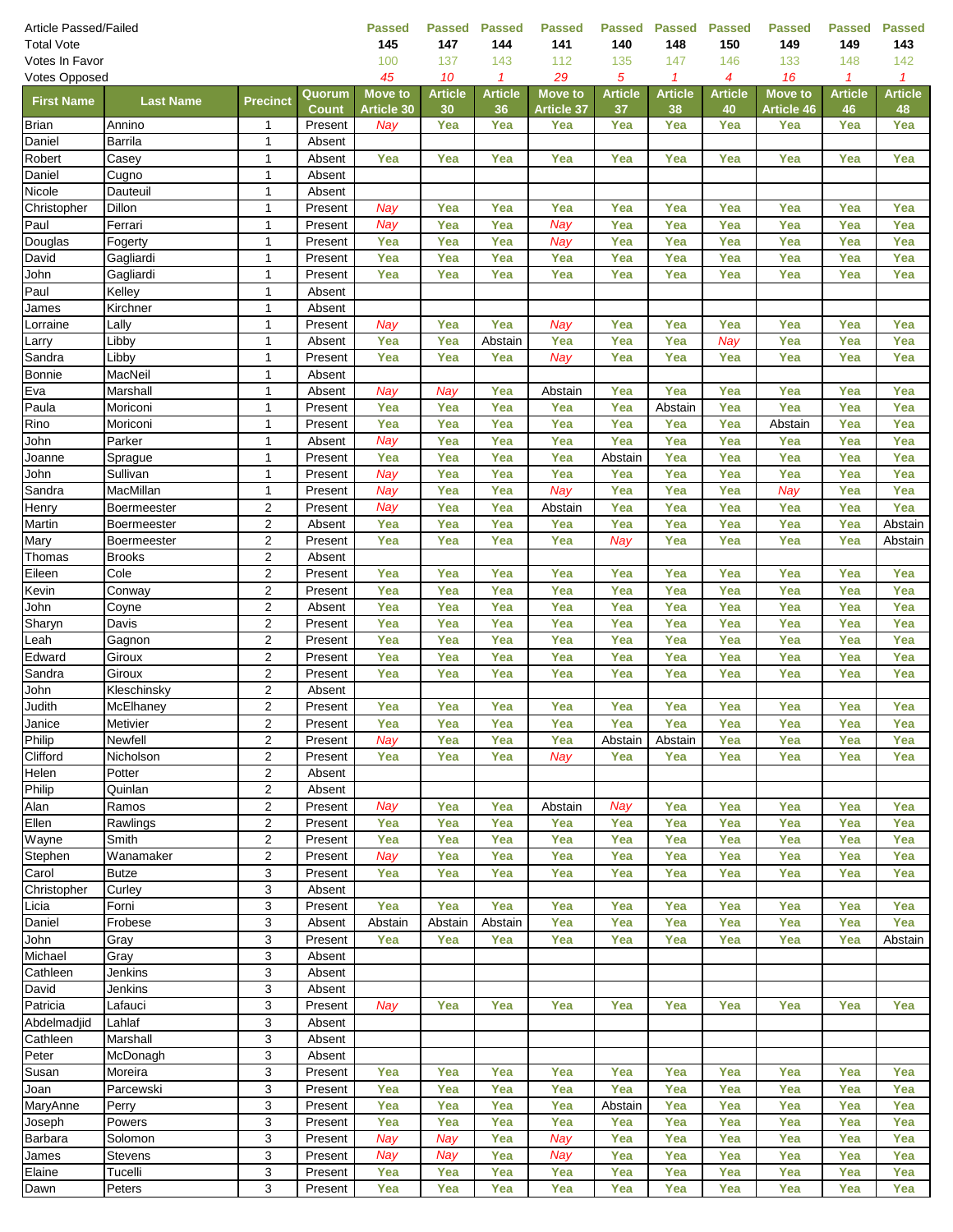| <b>Article Passed/Failed</b>  |                    |                              |                         | <b>Passed</b>            | <b>Passed</b>  | <b>Passed</b>  | <b>Passed</b>     | <b>Passed</b>  | <b>Passed</b>  | <b>Passed</b>  | <b>Passed</b>     | <b>Passed</b>  | <b>Passed</b>  |
|-------------------------------|--------------------|------------------------------|-------------------------|--------------------------|----------------|----------------|-------------------|----------------|----------------|----------------|-------------------|----------------|----------------|
| <b>Total Vote</b>             |                    |                              |                         | 145                      | 147            | 144            | 141               | 140            | 148            | 150            | 149               | 149            | 143            |
| Votes In Favor                |                    |                              |                         | 100                      | 137            | 143            | 112               | 135            | 147            | 146            | 133               | 148            | 142            |
| Votes Opposed                 |                    |                              |                         | 45                       | 10             | $\mathbf{1}$   | 29                | 5              | $\mathcal I$   | 4              | 16                | $\mathcal I$   | $\mathbf{1}$   |
| <b>First Name</b>             | <b>Last Name</b>   | <b>Precinct</b>              | Quorum                  | <b>Move to</b>           | <b>Article</b> | <b>Article</b> | <b>Move to</b>    | <b>Article</b> | <b>Article</b> | <b>Article</b> | <b>Move to</b>    | <b>Article</b> | <b>Article</b> |
|                               | Barry              | 4                            | <b>Count</b><br>Present | <b>Article 30</b><br>Yea | 30<br>Yea      | 36<br>Yea      | Article 37<br>Yea | 37<br>Yea      | 38<br>Yea      | 40<br>Yea      | Article 46<br>Yea | 46<br>Yea      | 48<br>Yea      |
| Joanne<br>Matthew             | <b>Battcock</b>    | $\overline{\mathbf{4}}$      | Present                 | Yea                      | Yea            | Yea            | Yea               | Yea            | Yea            | Yea            | Yea               | Yea            | Yea            |
| Lora                          | Bojsen             | $\pmb{4}$                    | Absent                  |                          |                |                |                   |                |                |                |                   |                |                |
| Steven                        | Clery              | $\overline{4}$               | Absent                  |                          |                |                |                   |                |                |                |                   |                |                |
| William                       | Collins            | 4                            | Absent                  |                          |                |                |                   |                |                |                |                   |                |                |
| Charlene                      | Correnti           | $\overline{4}$               | Present                 | Yea                      | Yea            | Yea            | Yea               | Yea            | Yea            | Yea            | Abstain           | Abstain        | Abstain        |
| Robert                        | Correnti           | $\overline{\mathbf{4}}$      | Present                 | Yea                      | Yea            | Yea            | Yea               | Yea            | Yea            | Yea            | Yea               | Yea            | Yea            |
| Steven                        | Jenkins            | 4                            | Absent                  | Abstain                  | Yea            | Yea            | Abstain           | Yea            | Yea            | Yea            | Yea               | Yea            | Yea            |
| <b>Brian</b>                  | Kelly              | 4                            | Absent                  |                          |                |                |                   |                |                |                |                   |                |                |
| Robert                        | Killeen            | 4                            | Present                 | Yea                      | Yea            | Yea            | Yea               | Yea            | Yea            | Yea            | Yea               | Yea            | Yea            |
| Paul                          | Lamarca            | $\overline{4}$               | Absent                  | Yea                      | Yea            | Yea            | Yea               | Yea            | Yea            | Yea            | Yea               | Yea            | Yea            |
| Paula                         | Lambert            | $\overline{\mathbf{4}}$      | Absent                  |                          |                |                |                   |                |                |                |                   |                |                |
| Arthur                        | Lavita             | $\overline{4}$               | Present                 | Yea                      | Nay            | Yea            | Yea               | Yea            | Yea            | Yea            | Yea               | Yea            | Yea            |
| Marti                         | Mahoney            | 4                            | Present                 | Yea                      | Yea            | Yea            | Yea               | Yea            | Yea            | Yea            | Yea               | Yea            | Yea            |
| Michael                       | Moore              | $\overline{4}$               | Present                 | Yea                      | Yea            | Yea            | Yea               | Yea            | Yea            | Yea            | Yea               | Yea            | Yea            |
| James                         | Murphy             | $\overline{\mathbf{4}}$      | Absent                  |                          |                |                |                   |                |                |                |                   |                |                |
| Kim                           | Murphy             | 4                            | Absent                  | Yea                      |                | Yea            |                   |                |                |                |                   |                | Yea            |
| Joseph<br>Scott               | Normant<br>Rogers  | 4<br>$\overline{\mathbf{4}}$ | Present                 | Abstain                  | Nay            | Abstain        | Yea<br>Yea        | Yea<br>Yea     | Yea<br>Yea     | Yea<br>Yea     | Yea<br>Yea        | Yea<br>Yea     | Yea            |
| Elaine                        | Russo              | $\overline{\mathbf{4}}$      | Absent<br>Absent        |                          | Abstain        |                |                   |                |                |                |                   |                |                |
| Lisa                          | Tohline            | 4                            | Present                 | Yea                      | Yea            | Yea            | Yea               | Yea            | Yea            | Yea            | Yea               | Yea            | Yea            |
| Jonathan                      | Wright             | $\overline{4}$               | Absent                  | Yea                      | Yea            | Yea            | Yea               | Yea            | Yea            | Yea            | Yea               | Yea            | Yea            |
| Erik                          | Szymanski          | $\overline{4}$               | Absent                  |                          |                |                |                   |                |                |                |                   |                |                |
| Thomas                        | Aquavella          | $\sqrt{5}$                   | Absent                  |                          |                |                |                   |                |                |                |                   |                |                |
| Patricia                      | <b>Battcock</b>    | $\,$ 5 $\,$                  | Present                 | Yea                      | Yea            | Yea            | Yea               | Yea            | Yea            | Yea            | Yea               | Yea            | Yea            |
| Marie                         | Blanchette         | $\,$ 5 $\,$                  | Absent                  |                          |                |                |                   |                |                |                |                   |                |                |
| Kenneth                       | <b>Buffum</b>      | 5                            | Absent                  | Yea                      | Yea            | Yea            | Yea               | Yea            | Yea            | Yea            | Yea               | Yea            | Abstain        |
| Vincent                       | Cangiamila         | $\,$ 5 $\,$                  | Present                 | Nay                      | Yea            | Yea            | Nay               | Yea            | Yea            | Yea            | Yea               | Yea            | Yea            |
| Christopher                   | Connell            | $\overline{5}$               | Absent                  |                          |                |                |                   |                |                |                |                   |                |                |
| Salvatore                     | Dampolo            | $\sqrt{5}$                   | Present                 | Yea                      | Yea            | Yea            | Yea               | Yea            | Yea            | Yea            | Yea               | Yea            | Yea            |
| Marion                        | Depierro           | 5                            | Present                 | Yea                      | Yea            | Yea            | Yea               | Yea            | Yea            | Yea            | Yea               | Yea            | Yea            |
| Alice                         | Houghton           | 5                            | Absent                  |                          |                |                |                   |                |                |                |                   |                |                |
| Robert                        | McGowan            | $\sqrt{5}$                   | Absent                  | Yea                      | Yea            | Yea            | Yea               | Yea            | Yea            | Yea            | Yea               | Yea            | Yea            |
| Janet                         | <b>Morris</b>      | $\overline{5}$               | Absent                  |                          |                |                |                   |                |                |                |                   |                |                |
| Scott                         | <b>Morris</b>      | $\,$ 5 $\,$                  | Present                 | Nay                      | Nay            | Yea            | Nay               | Yea            | Yea            | Yea            | Yea               | Yea            | Yea            |
| James                         | O'Donnell          | 5                            | Absent                  | Abstain                  | Abstain        | Abstain        | Abstain           | Abstain        | Abstain        | Abstain        | Yea               | Yea            | Yea            |
| Lillie<br>Michael             | Ralston<br>Rosa    | 5<br>5                       | Present<br>Present      | Yea<br>Nav               | Yea<br>Yea     | Yea<br>Yea     | Yea<br>Yea        | Yea<br>Yea     | Yea<br>Yea     | Yea<br>Yea     | Yea<br>Yea        | Yea<br>Yea     | Yea<br>Yea     |
| Shelley                       | Rosenbaum-Lipman   | 5                            | Present                 | Yea                      | Yea            | Yea            | Yea               | Yea            | Yea            | Yea            | Yea               | Yea            | Yea            |
| Madeline                      | Sargent            | 5                            | Present                 | Nay                      | Yea            | Yea            | Yea               | Yea            | Yea            | Yea            | Yea               | Yea            | Abstain        |
| Sheila                        | Sartell            | 5                            | Present                 | Yea                      | Yea            | Yea            | Yea               | Yea            | Yea            | Yea            | Yea               | Yea            | Yea            |
| <b>Barbara</b>                | Shea               | $\,$ 5 $\,$                  | Present                 | Yea                      | Yea            | Yea            | Yea               | Yea            | Yea            | Yea            | Yea               | Yea            | Yea            |
| Eugene                        | St. Peter          | 5                            | Present                 | Nay                      | Yea            | Yea            | Yea               | Yea            | Yea            | Yea            | Yea               | Yea            | Yea            |
| Joel                          | Williams           | 5                            | Absent                  |                          |                |                |                   |                |                |                |                   |                |                |
| Pierre                        | Allain             | 6                            | Absent                  | Abstain                  | Yea            | Yea            | Abstain           | Nay            | Yea            | Nay            | Nay               | Yea            | Yea            |
| Pauline                       | <b>Browne</b>      | 6                            | Absent                  |                          |                |                |                   |                |                |                |                   |                |                |
| Dorothy                       | Callihan           | 6                            | Present                 | Yea                      | Yea            | Yea            | Yea               | Yea            | Yea            | Yea            | Yea               | Yea            | Yea            |
| Cosmo                         | Cavicchio          | 6                            | Present                 | Yea                      | Yea            | Yea            | Yea               | Yea            | Yea            | Yea            | Yea               | Yea            | Yea            |
| Nancy                         | Cerrato            | 6                            | Absent                  | Yea                      | Yea            | Yea            | Yea               | Yea            | Yea            | Yea            | Yea               | Yea            | Yea            |
| Onorio                        | Cerrato            | 6                            | Present                 | Yea                      | Abstain        | Yea            | Abstain           | Yea            | Yea            | Yea            | Yea               | Yea            | Yea            |
| David                         | Coughlin           | 6                            | Absent                  | Yea                      | Yea            | Yea            | Yea               | Yea            | Yea            | Yea            | Yea               | Yea            | Yea            |
| Paul                          | Donnelly           | 6                            | Absent                  |                          |                |                |                   |                |                |                |                   |                |                |
| Sandra                        | Donovan            | 6                            | Absent                  |                          |                |                |                   |                |                |                |                   |                |                |
| Jean-Paul<br><b>Mary Anne</b> | Durand             | 6                            | Present                 | Yea                      | Yea            | Yea            | Yea               | Yea            | Yea            | Yea            | Yea               | Yea            | Yea            |
| <b>Martial</b>                | Durand             | 6<br>6                       | Present<br>Present      | Yea                      | Yea<br>Yea     | Yea<br>Yea     | Yea<br>Yea        | Yea<br>Yea     | Yea<br>Yea     | Yea<br>Yea     | Yea<br>Yea        | Yea<br>Yea     | Yea<br>Yea     |
| Cheryl                        | Frechette<br>Grant | 6                            | Present                 | Yea<br>Nay               | Yea            | Yea            | Yea               | Yea            | Yea            | Yea            | Yea               | Yea            | Yea            |
| Kathleen                      | Jeffers            | 6                            | Present                 | Yea                      | Yea            | Yea            | Yea               | Yea            | Yea            | Yea            | Yea               | Yea            | Yea            |
| Wallace                       | Lafayette          | 6                            | Present                 | Nay                      | Yea            | Yea            | Nay               | Yea            | Yea            | Yea            | Nay               | Abstain        | Yea            |
| Frederick                     | Liberatore         | 6                            | Present                 | Yea                      | Yea            | Yea            | Yea               | Yea            | Yea            | Yea            | Yea               | Yea            | Yea            |
| Donald                        | MacDonald          | 6                            | Absent                  |                          |                |                |                   |                |                |                |                   |                |                |
| Phyllis                       | MacDonald          | 6                            | Present                 | Nay                      | Yea            | Yea            | Yea               | Yea            | Yea            | Yea            | Yea               | Yea            | Yea            |
| <b>Bradley</b>                | Porter             | 6                            | Absent                  |                          |                |                |                   |                |                |                |                   |                |                |
| <b>Blake</b>                  | Robertson          | 6                            | Present                 | Nay                      | Nay            | Yea            | Nay               | Yea            | Yea            | Yea            | Yea               | Yea            | Yea            |
| Rosemary                      | Saviano            | 6                            | Absent                  |                          |                |                |                   |                |                |                |                   |                |                |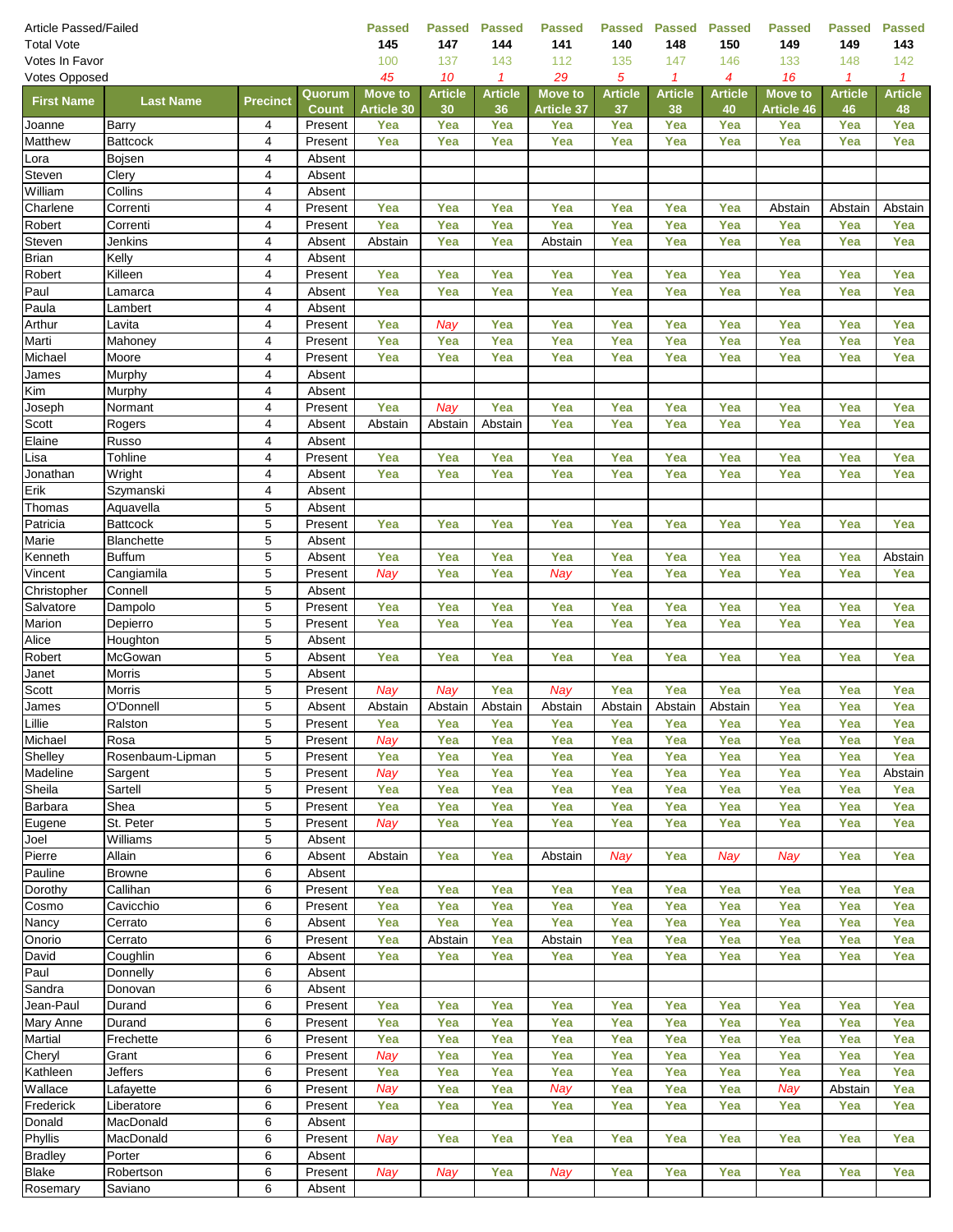| <b>Article Passed/Failed</b> |                         |                                  |                        | <b>Passed</b>                       | <b>Passed</b>        | <b>Passed</b>        | <b>Passed</b>     | <b>Passed</b>        | <b>Passed</b>        | <b>Passed</b>        | Passed                       | <b>Passed</b>        | <b>Passed</b>        |
|------------------------------|-------------------------|----------------------------------|------------------------|-------------------------------------|----------------------|----------------------|-------------------|----------------------|----------------------|----------------------|------------------------------|----------------------|----------------------|
| <b>Total Vote</b>            | 145                     | 147                              | 144                    | 141                                 | 140                  | 148                  | 150               | 149                  | 149                  | 143                  |                              |                      |                      |
| Votes In Favor               | 100                     | 137                              | 143                    | 112                                 | 135                  | 147                  | 146               | 133                  | 148                  | 142                  |                              |                      |                      |
| Votes Opposed                |                         |                                  |                        | 45                                  | 10                   | $\mathbf{1}$         | 29                | 5                    | $\mathcal I$         | 4                    | 16                           | $\mathcal I$         | $\mathcal I$         |
| <b>First Name</b>            | <b>Last Name</b>        | <b>Precinct</b>                  | Quorum<br><b>Count</b> | <b>Move to</b><br><b>Article 30</b> | <b>Article</b><br>30 | <b>Article</b><br>36 | <b>Move to</b>    | <b>Article</b><br>37 | <b>Article</b><br>38 | <b>Article</b><br>40 | <b>Move to</b><br>Article 46 | <b>Article</b><br>46 | <b>Article</b><br>48 |
| Steven                       | Smiglis                 | 6                                | Present                | Nay                                 | Yea                  | Yea                  | Article 37<br>Nay | Yea                  | Yea                  | Yea                  | Yea                          | Yea                  | Yea                  |
| Richard                      | Tracey, Jr.             | $\,6$                            | Absent                 |                                     |                      |                      |                   |                      |                      |                      |                              |                      |                      |
| Vincent                      | Amato                   | $\overline{7}$                   | Present                | Yea                                 | Yea                  | Yea                  | Yea               | Abstain              | Yea                  | Yea                  | Yea                          | Yea                  | Yea                  |
| John                         | <b>Bartlett</b>         | $\boldsymbol{7}$                 | Absent                 | Abstain                             | Abstain              | Abstain              | Abstain           | Abstain              | Yea                  | Yea                  | Yea                          | Yea                  | Yea                  |
| Travis                       | <b>Brown</b>            | $\boldsymbol{7}$                 | Present                | Yea                                 | Yea                  | Yea                  | Yea               | Yea                  | Yea                  | Yea                  | Yea                          | Yea                  | Yea                  |
| Frank                        | <b>Busalacchi</b>       | $\overline{7}$                   | Present                | Nay                                 | Yea                  | Yea                  | Nay               | Yea                  | Yea                  | Yea                  | Nay                          | Yea                  | Yea                  |
| Diane                        | De Paso                 | $\overline{7}$                   | Absent                 |                                     |                      |                      |                   |                      |                      |                      |                              |                      |                      |
| Daniel                       | Doyle                   | $\overline{7}$                   | Present                | Yea                                 | Yea                  | Yea                  | Yea               | Yea                  | Yea                  | Yea                  | Yea                          | Yea                  | Yea                  |
| Nancy                        | Doyle                   | $\boldsymbol{7}$                 | Present                | Yea                                 | Yea                  | Yea                  | Yea               | Yea                  | Yea                  | Yea                  | Yea                          | Yea                  | Yea                  |
| Mark                         | Efstratiou              | $\boldsymbol{7}$                 | Present                | Yea                                 | Yea                  | Yea                  | Yea               | Yea                  | Yea                  | Yea                  | Yea                          | Yea                  | Yea                  |
| John                         | Healy                   | $\overline{7}$                   | Present                | Yea                                 | Yea                  | Yea                  | Yea               | Yea                  | Yea                  | Yea                  | Yea                          | Yea                  | Yea                  |
| Patrick                      | Logue                   | $\overline{7}$                   | Absent                 | Nay                                 | Yea                  | Yea                  | Nay               | Abstain              | Abstain              | Yea                  | Nay                          | Nay                  | Yea                  |
| Theresa                      | Logue                   | $\boldsymbol{7}$                 | Absent                 | Nay                                 | Yea                  | Abstain              | Abstain           | Yea                  | Yea                  | Yea                  | Yea                          | Yea                  | Yea                  |
| Mary                         | <b>McBride</b>          | $\overline{7}$<br>$\overline{7}$ | Absent                 | Yea                                 | Yea                  | Yea                  | Yea               | Yea                  | Yea                  | Yea                  | Yea                          | Yea                  | Yea                  |
| Ralph<br>Richard             | McKenna<br>Moore        | $\overline{7}$                   | Absent<br>Present      | Yea                                 | Yea                  | Yea                  | Yea               | Yea                  | Yea                  | Yea                  | Yea                          | Yea                  | Yea                  |
| Virginia                     | Musker                  | $\overline{7}$                   | Absent                 |                                     |                      |                      |                   |                      |                      |                      |                              |                      |                      |
| Paul                         | Overy                   | $\boldsymbol{7}$                 | Absent                 |                                     |                      |                      |                   |                      |                      |                      |                              |                      |                      |
| James                        | Powers                  | $\boldsymbol{7}$                 | Present                | Nay                                 | Yea                  | Yea                  | Nay               | Abstain              | Abstain              | Yea                  | Nay                          | Yea                  | Yea                  |
| Christine                    | Wedge                   | $\overline{7}$                   | Present                | Yea                                 | Yea                  | Yea                  | Yea               | Yea                  | Yea                  | Yea                  | Yea                          | Yea                  | Yea                  |
| William                      | Odell                   | $\overline{7}$                   | Present                | <b>Nay</b>                          | Yea                  | Yea                  | Yea               | Yea                  | Yea                  | Yea                  | Yea                          | Yea                  | Yea                  |
| Amy                          | Desroche                | $\boldsymbol{7}$                 | Absent                 |                                     |                      |                      |                   |                      |                      |                      |                              |                      |                      |
| Kristin                      | Coyne                   | $\overline{7}$                   | Absent                 |                                     |                      |                      |                   |                      |                      |                      |                              |                      |                      |
| Rome                         | Capobianco              | 8                                | Present                | Nay                                 | Nay                  | Nay                  | Nay               | Nay                  | Nay                  | Nay                  | Nay                          | Yea                  | Nay                  |
| Jennifer                     | Cedrone                 | 8                                | Absent                 |                                     |                      |                      |                   |                      |                      |                      |                              |                      |                      |
| Peter                        | Dion                    | 8                                | Present                | Yea                                 | Yea                  | Yea                  | Yea               | Yea                  | Yea                  | Yea                  | Yea                          | Yea                  | Yea                  |
| Joseph                       | Donoghue                | 8                                | Present                | Yea                                 | Yea                  | Yea                  | Nay               | Abstain              | Yea                  | Yea                  | Abstain                      | Yea                  | Yea                  |
| Gary                         | DaSilva                 | 8                                | Absent                 |                                     |                      |                      |                   |                      |                      |                      |                              |                      |                      |
| Barbara<br>John              | Flaherty                | 8                                | Present                | Yea                                 | Yea                  | Yea                  | Yea               | Yea                  | Yea                  | Yea                  | Yea                          | Yea                  | Yea                  |
| Kevin                        | Piscatelli<br>Heffernan | 8<br>8                           | Absent                 |                                     |                      |                      |                   |                      |                      |                      |                              |                      |                      |
| Candace                      | Hunt                    | 8                                | Absent<br>Absent       |                                     |                      |                      |                   |                      |                      |                      |                              |                      |                      |
| Oren                         | Hunt                    | 8                                | Present                | Yea                                 | Yea                  | Yea                  | Yea               | Yea                  | Yea                  | Yea                  | Yea                          | Yea                  | Yea                  |
| Michael                      | lannelli                | $\overline{8}$                   | Absent                 |                                     |                      |                      |                   |                      |                      |                      |                              |                      |                      |
| David                        | Johnson                 | 8                                | Present                | Nay                                 | Nay                  | Yea                  | Nay               | Yea                  | Yea                  | Yea                  | Yea                          | Yea                  | Yea                  |
| Charlene                     | <b>McCarthy</b>         | 8                                | Present                | Yea                                 | Yea                  | Yea                  | Yea               | Nay                  | Yea                  | Yea                  | Yea                          | Yea                  | Yea                  |
| Vincent                      | MacDonald               | 8                                | Present                | Yea                                 | Yea                  | Yea                  | Yea               | Yea                  | Yea                  | Yea                  | Yea                          | Yea                  | Yea                  |
| Ralph                        | McKenna, Jr.            | 8                                | Present                | Yea                                 | Yea                  | Yea                  | Yea               | Yea                  | Yea                  | Yea                  | Yea                          | Yea                  | Yea                  |
| Timothy                      | McKenna                 | 8                                | Absent                 |                                     |                      |                      |                   |                      |                      |                      |                              |                      |                      |
| Timothy                      | Morgan                  | 8                                | Absent                 |                                     |                      |                      |                   |                      |                      |                      |                              |                      |                      |
| Seth                         | Oliver                  | 8                                | Absent                 |                                     |                      |                      |                   |                      |                      |                      |                              |                      |                      |
| Karen                        | Pascucci                | 8                                | Absent                 |                                     |                      |                      |                   |                      |                      |                      |                              |                      |                      |
| Joseph                       | Shaw                    | 8                                | Present                | Yea                                 | Yea                  | Yea                  | Yea               | Yea                  | Yea                  | Yea                  | Yea                          | Yea                  | Yea                  |
| George                       | Simolaris, Jr.          | 8                                | Absent                 | Abstain                             | Yea                  | Yea                  | Yea               | Abstain              | Yea                  | Yea                  | Yea                          | Yea                  | Yea                  |
| George<br>Teresa             | Simolaris, Sr.<br>Bova  | 8<br>9                           | Absent<br>Absent       |                                     |                      |                      |                   |                      |                      |                      |                              |                      |                      |
| Joseph                       | Brangwynne              | 9                                | Absent                 |                                     |                      |                      |                   |                      |                      |                      |                              |                      |                      |
| Justin                       | Damon                   | 9                                | Present                | Nay                                 | Nav                  | Abstain              | Nay               | Yea                  | Yea                  | Nay                  | Nay                          | Abstain              | Abstain              |
| Michele                      | Deparasis               | 9                                | Present                | Yea                                 | Yea                  | Yea                  | Yea               | Yea                  | Yea                  | Yea                  | Yea                          | Yea                  | Abstain              |
| Debra                        | Donahue                 | $\boldsymbol{9}$                 | Present                | Nay                                 | Yea                  | Yea                  | Yea               | Yea                  | Yea                  | Yea                  | Yea                          | Yea                  | Yea                  |
| Patricia                     | Flemming                | 9                                | Present                | Nay                                 | Yea                  | Yea                  | Nay               | Yea                  | Yea                  | Yea                  | Nay                          | Yea                  | Yea                  |
| Anne                         | Gallant                 | 9                                | Absent                 |                                     |                      |                      |                   |                      |                      |                      |                              |                      |                      |
| Gary                         | Hannon                  | 9                                | Present                | Yea                                 | Yea                  | Yea                  | Yea               | Yea                  | Yea                  | Yea                  | Nay                          | Yea                  | Yea                  |
| <b>Brittany</b>              | Howe                    | 9                                | Absent                 |                                     |                      |                      |                   |                      |                      |                      |                              |                      |                      |
| David                        | Howe                    | 9                                | Absent                 |                                     |                      |                      |                   |                      |                      |                      |                              |                      |                      |
| Cheryl                       | Lally                   | 9                                | Absent                 |                                     |                      |                      |                   |                      |                      |                      |                              |                      |                      |
| James                        | Lally                   | 9                                | Present                | Nay                                 | Yea                  | Yea                  | Nay               | Yea                  | Yea                  | Yea                  | Nay                          | Yea                  | Yea                  |
| Kathleen                     | Paulsen                 | 9                                | Absent                 |                                     |                      |                      |                   |                      |                      |                      |                              |                      |                      |
| Dorothy                      | Pearson                 | 9                                | Absent                 |                                     |                      |                      |                   |                      |                      |                      |                              |                      |                      |
| Stephen                      | Regal                   | $\boldsymbol{9}$                 | Present                | Yea                                 | Yea                  | Yea                  | Yea               | Yea                  | Yea                  | Yea                  | Yea                          | Yea                  | Yea                  |
| Carol<br>Nicholas            | Rosa                    | 9                                | Present                | Nay                                 | Yea                  | Yea                  | Yea               | Yea                  | Yea                  | Yea                  | Yea                          | Yea                  | Yea                  |
| Anthony                      | Rosa<br>Ventresca       | 9<br>9                           | Present<br>Absent      | Yea                                 | Yea                  | Yea                  | Yea               | Yea                  | Yea                  | Yea                  | Yea                          | Yea                  | Yea                  |
| Daniel                       | <b>Browne</b>           | 9                                | Present                | Yea                                 | Yea                  | Yea                  | Yea               | Yea                  | Yea                  | Yea                  | Yea                          | Yea                  | Yea                  |
| Donald                       | Damon, Jr.              | 9                                | Present                | Nay                                 | Yea                  | Yea                  | Nay               | Yea                  | Yea                  | Abstain              | Nay                          | Yea                  | Yea                  |
|                              |                         |                                  |                        |                                     |                      |                      |                   |                      |                      |                      |                              |                      |                      |